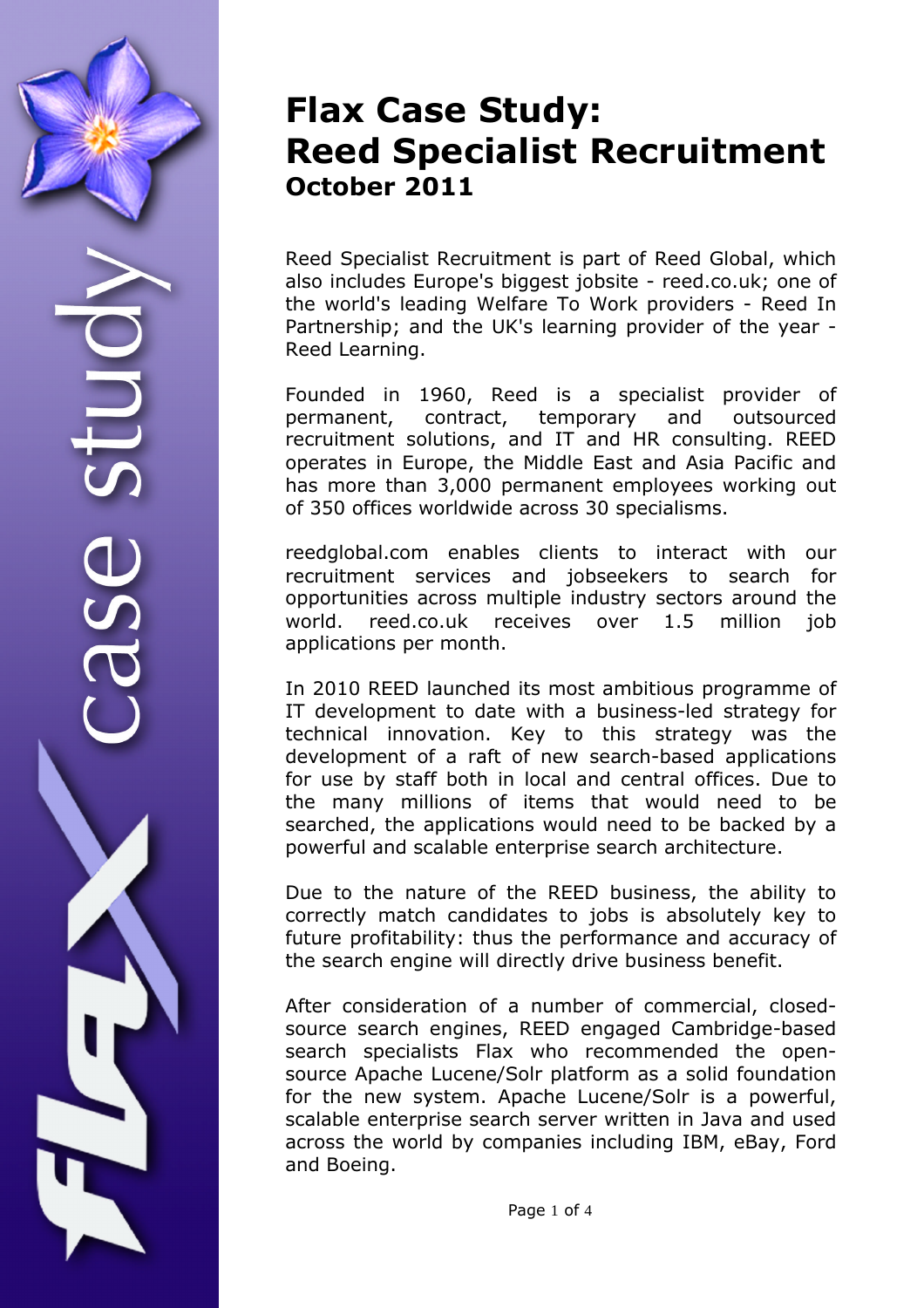The first challenge encountered by Flax was to design an effective indexing scheme for the complex database structures in use at Reed. The database holds candidates' CVs (resumés) - sometimes many for each candidate, jobs, timesheets for temporary or contract employees and much more. Hundreds of millions of database rows were to be indexed. In addition, CVs are held external to the database as flat files in a multiplicity of different formats such as Microsoft Word and PDF. Most of the files are in English, but other languages include Polish, Arabic and Chinese.

Flax built a custom Indexer application in Java based on the Spring framework, which takes as its input a Context XML file defining Types for database data, Actions to be taken on various database views, and optional Processes that may transform the data. This allows a flexible, potentially complex but easy to configure pipeline between Reed's databases and the Solr search engine. The REED schema contains over 300 field definitions.

The Indexer also has the capability to verify the values of fields, ensuring that fields required by Solr are filled, so that for example, integer fields get integer values (rather than allowing a document to make it all the way to Solr and fail to be added), or verifying field values against configured regular expressions.

The indexing application uses Apache Tika to translate proprietary file formats into plain text for indexing. The language of the source file is automatically detected and used to send the text to a field configured with suitable tokenization and normalisation. Subsequently the SolrJ interface is used to add to and update the Solr indexes. The indexer is designed to scale efficiently with multiple threads and across multiple machines.

A separate Configuration Manager application reads the Context XML file and generates per-field entries for inclusion in the solr.xml configuration file, so that there is no need to manage this schema separately. In addition the Configuration Manager checks for and prevents any conflicts between multiple Actions and Processes on a field.

Once the searchable index is built, a number of front end applications use it to provide results. These include both a simple text search box and more specific search interfaces

Page 2 of 4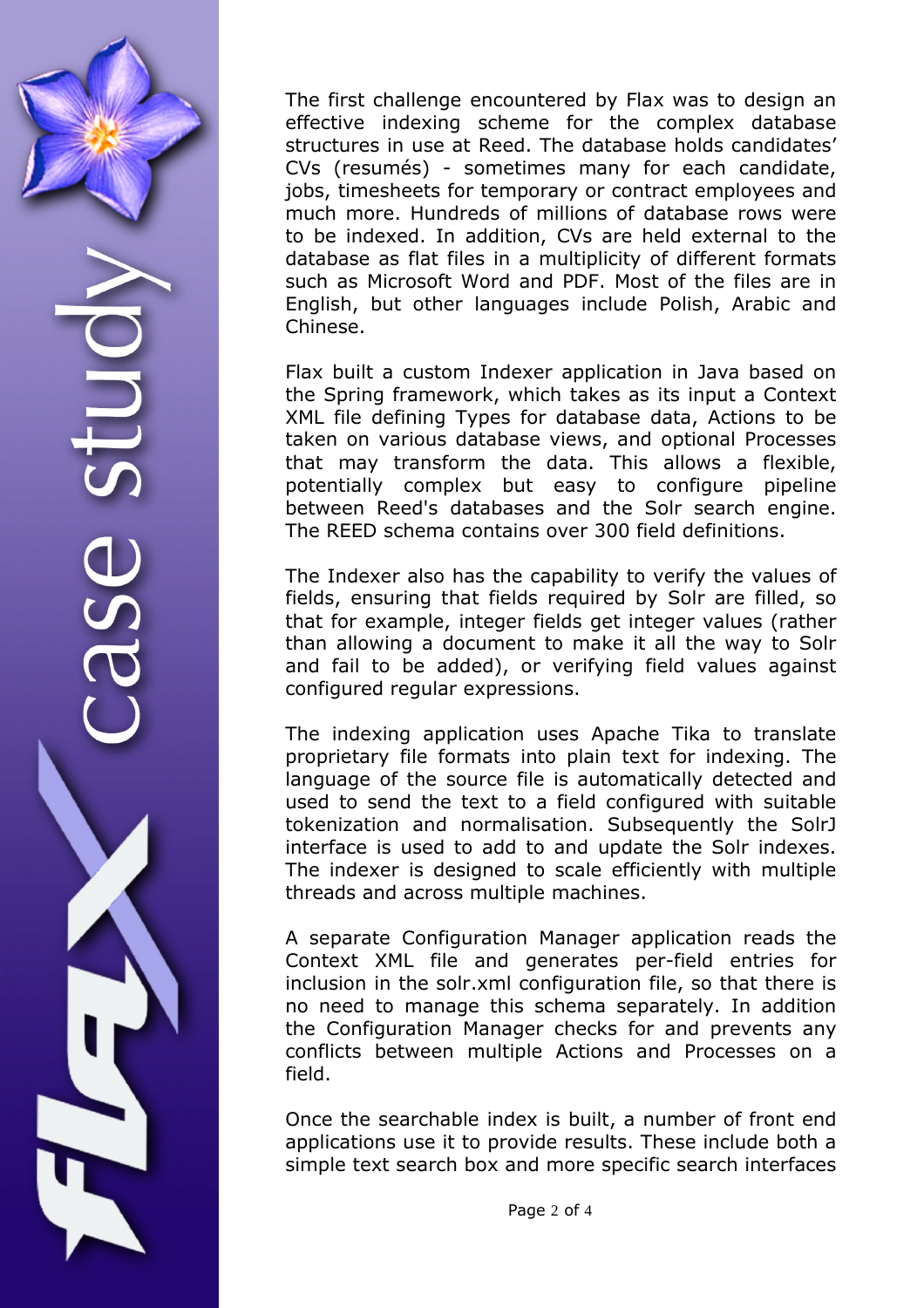for particular record types. Search features available include faceting and geospatial filtering (for example to restrict candidates to a particular distance from a potential job). The search applications are available to REED staff both at local offices and centrally.

Commenting on the high speed of delivering search results, a recruitment consultant at REED said: "It takes less than one second to get my results back, the same search used to take at least 30 seconds!"

Key to the REED requirement was the ability to filter and re-rank search results based on complex business rules. Solr's FunctionQuery has been used extensively to provide this as have custom boost options.

With a search application of this size and complexity it was important to be able to monitor performance as the system was developed and once it was released for use. Flax built a custom Performance Tester which allows for the average query time and number of results to be recorded for a concurrent batch of random queries based on terms generated from the index. It also allows for direct comparison between putative boost functions which may re-rank the results in hard to predict ways.

Flax worked closely with REED during an Agile development process, allowing the project to be delivered on time and within budget.

Flax is a partner of Lucid Imagination Inc., the commercial company for Apache Lucene/Solr open source enterprise search, who offers training, certification and support services for Apache Lucene/Solr. Flax was therefore able to offer a comprehensive 24-7-365 support package for the search application, backed by Lucid Imagination.

REED is already enjoying the benefits of the new recruitment search system. With the previous applications used by REED staff, searches could take some minutes to return results: with the new system results appear in around a second. The new Solr search server runs on only two virtual servers with some available headroom. REED now has a solid foundation for search applications, built on trusted open source code used by thousands of organisations across the world. By taking advantage of

Page 3 of 4